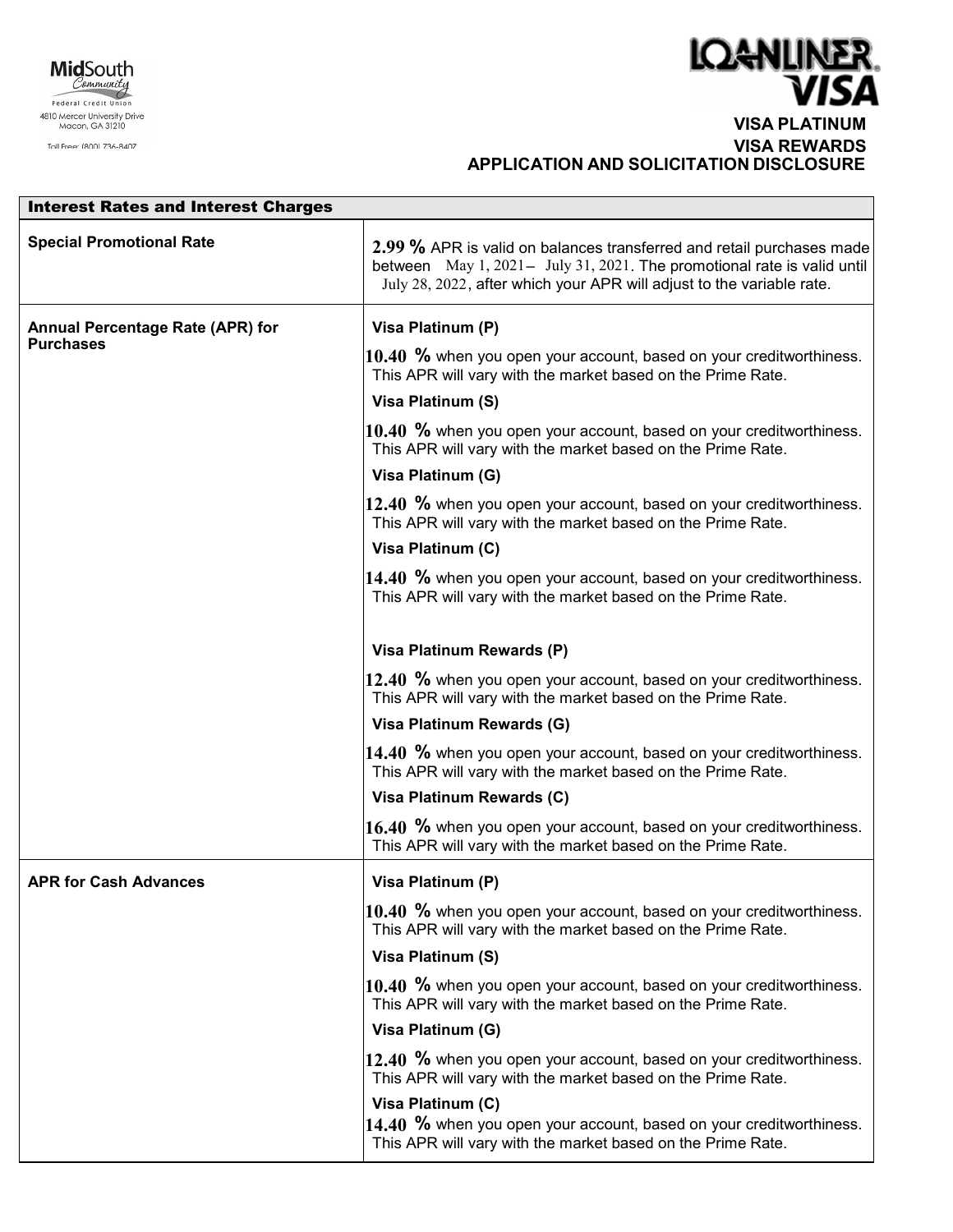| <b>APR for Cash Advances (Cont.)</b> | Visa Platinum Rewards (P)                                                                                                            |
|--------------------------------------|--------------------------------------------------------------------------------------------------------------------------------------|
|                                      | 12.40 % when you open your account, based on your creditworthiness.<br>This APR will vary with the market based on the Prime Rate.   |
|                                      | Visa Platinum Rewards (G)                                                                                                            |
|                                      | 14.40 % when you open your account, based on your creditworthiness.<br>This APR will vary with the market based on the Prime Rate.   |
|                                      | Visa Platinum Rewards (C)                                                                                                            |
|                                      | 16.40 % when you open your account, based on your creditworthiness.<br>This APR will vary with the market based on the Prime Rate.   |
| <b>APR for Balance Transfers</b>     | Visa Platinum (P)                                                                                                                    |
|                                      | 10.40 % when you open your account, based on your creditworthiness.<br>This APR will vary with the market based on the Prime Rate.   |
|                                      | Visa Platinum (S)                                                                                                                    |
|                                      | 10.40 $%$ when you open your account, based on your creditworthiness.<br>This APR will vary with the market based on the Prime Rate. |
|                                      | Visa Platinum (G)                                                                                                                    |
|                                      | 12.40 % when you open your account, based on your creditworthiness.<br>This APR will vary with the market based on the Prime Rate.   |
|                                      | Visa Platinum (C)                                                                                                                    |
|                                      | $14.40$ % when you open your account, based on your creditworthiness.<br>This APR will vary with the market based on the Prime Rate. |
|                                      | Visa Platinum Rewards (P)                                                                                                            |
|                                      | 12.40 % when you open your account, based on your creditworthiness.<br>This APR will vary with the market based on the Prime Rate.   |
|                                      | Visa Platinum Rewards (G)                                                                                                            |
|                                      | 14.40 % when you open your account, based on your creditworthiness.<br>This APR will vary with the market based on the Prime Rate.   |
|                                      | Visa Platinum Rewards (C)                                                                                                            |
|                                      | 16.40 % when you open your account, based on your creditworthiness.<br>This APR will vary with the market based on the Prime Rate.   |

©CUNA MUTUAL GROUP, 2009, 10, ALL RIGHTS RESERVED DGAJQ0 (MXC400 CCM001)-e

SEE LAST PAGE for more important information about your account.